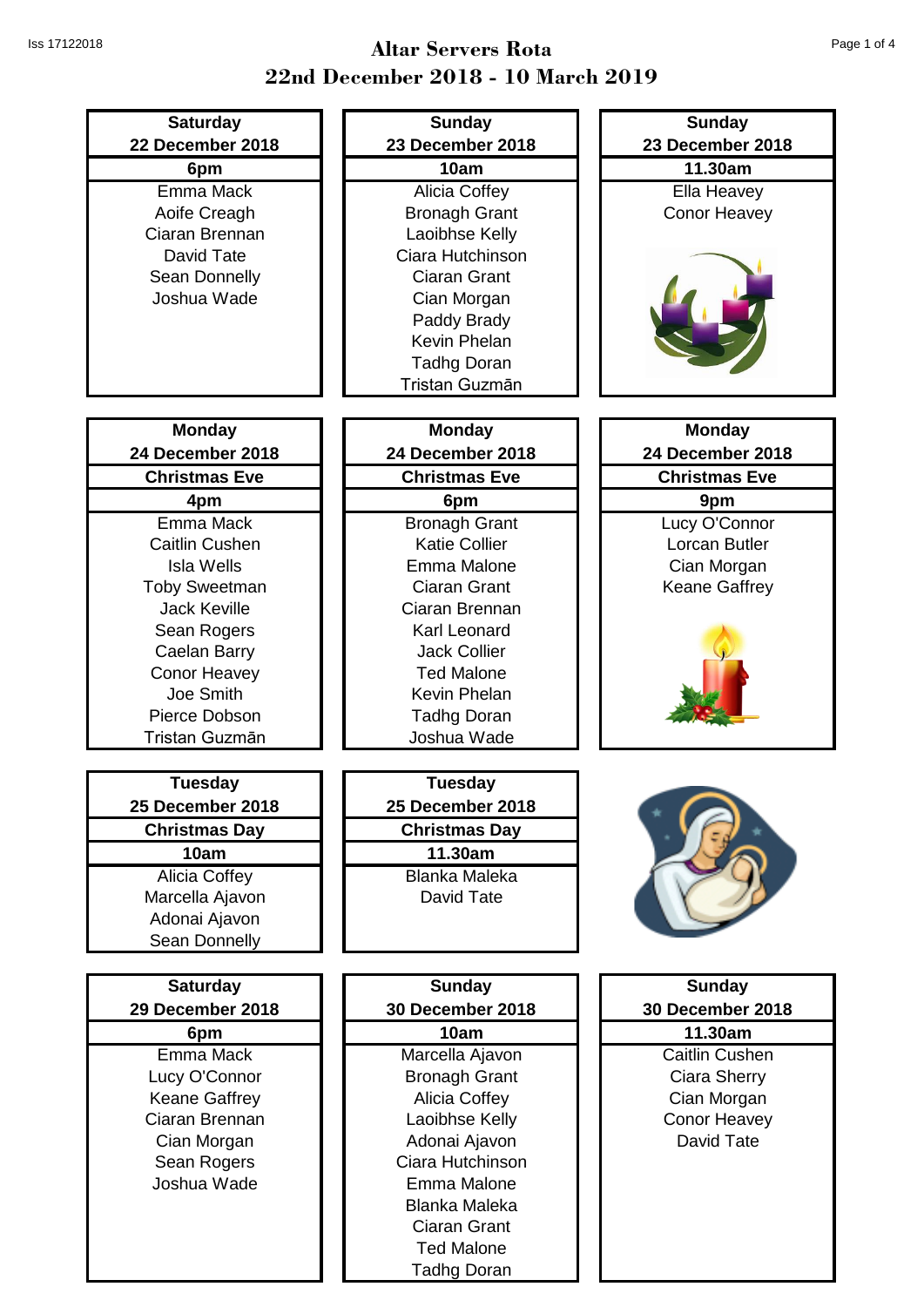| <b>Tuesday</b><br><b>New Years Day</b><br>1 January 2019<br>12 Noon<br>Alicia Coffey<br>David Tate |                              |                              |
|----------------------------------------------------------------------------------------------------|------------------------------|------------------------------|
| <b>Feast of the Epiphany</b>                                                                       | <b>Feast of the Epiphany</b> | <b>Feast of the Epiphany</b> |
| <b>Saturday</b>                                                                                    | <b>Sunday</b>                | <b>Sunday</b>                |
| <b>5 January 2019</b>                                                                              | 6 January 2019               | 6 January 2019               |
| Vigil 6pm                                                                                          | 10am                         | 11.30am                      |
| Shauna O'Keeffe                                                                                    | Emma Mack                    | Ella Heavey                  |
| Aoife Creagh                                                                                       | Alicia Coffey                | <b>Isobel Thorne</b>         |
| Lucy O'Connor                                                                                      | Marcella Ajavon              | Ciara Sherry                 |
| <b>Toby Sweetman</b>                                                                               | Laoibhse Kelly               | Caitlin Cushen               |
| Sean Donnelly                                                                                      | Caitlin Cushen               | Samantha Ngugi               |
| Caelan Barry                                                                                       | Adonai Ajavon                | <b>Oisin Renstrom</b>        |
| <b>Jack Keville</b>                                                                                | Katie McCartan               | <b>Conor Heavey</b>          |
| Kevin Phelan                                                                                       | Ciara Hutchinson             | Joe Smith                    |
| Cian Morgan                                                                                        | Jessica Leonard              |                              |
|                                                                                                    | Paddy Brady                  |                              |
|                                                                                                    | <b>Tadhg Doran</b>           |                              |
|                                                                                                    |                              |                              |
| <b>Saturday</b>                                                                                    | <b>Sunday</b>                | <b>Sunday</b>                |
| <b>12 January 2019</b>                                                                             | <b>13 January 2019</b>       | <b>13 January 2019</b>       |
| Vigil 6pm                                                                                          | 10am                         | 11.30am                      |
| <b>Group 2</b>                                                                                     | <b>Group 5</b>               | Group 10                     |
| <b>Alex Lynch</b>                                                                                  | <b>Emma Mack</b>             | <b>Aoibhinn Comer</b>        |
| Sean Rogers                                                                                        | <b>Alicia Coffey</b>         | <b>Ciara Sherry</b>          |
| <b>Jack Keville</b>                                                                                | <b>Bronagh Grant</b>         | Annie Lynch                  |
| <b>Matthew McCloskey</b>                                                                           | <b>Carmen Pujol</b>          | Diya Chackd                  |
| <b>Caelan Barry</b>                                                                                | Laoibhse Kelly               | Samantha Ngugi               |
| Joshua Wade                                                                                        |                              | <b>Olivia Bowers</b>         |
|                                                                                                    |                              |                              |
|                                                                                                    |                              |                              |
|                                                                                                    |                              |                              |
| <b>Saturday</b>                                                                                    | <b>Sunday</b>                | <b>Sunday</b>                |
| <b>19 January 2019</b>                                                                             | <b>20 January 2019</b>       | <b>20 January 2019</b>       |
| Vigil 6pm                                                                                          | 10am                         | 11.30am                      |
| <b>Group 3</b>                                                                                     | <b>Group 6</b>               | <b>Group 11</b>              |
| Ciaran Brennan                                                                                     | <b>Oisin Renstrom</b>        | <b>Aoibhinn Comer</b>        |
| Lorcan Butler                                                                                      | <b>Karl Leonard</b>          | <b>Ella Heavey</b>           |
| <b>Jack Collier</b>                                                                                | Cian Morgan                  | <b>Conor Heavey</b>          |
| <b>Toby Sweetman</b>                                                                               | <b>Tadhg Doran</b>           | Ava Hanan                    |
| <b>Sean Donnelly</b>                                                                               | <b>Michael Doyle</b>         | <b>Zusia Lis</b>             |
|                                                                                                    | <b>Tevin Vayalil</b>         | <b>Ryley Walsh</b>           |
|                                                                                                    | <b>Tristan Guzman</b>        |                              |
|                                                                                                    | Eduardo Pujol                |                              |
|                                                                                                    |                              |                              |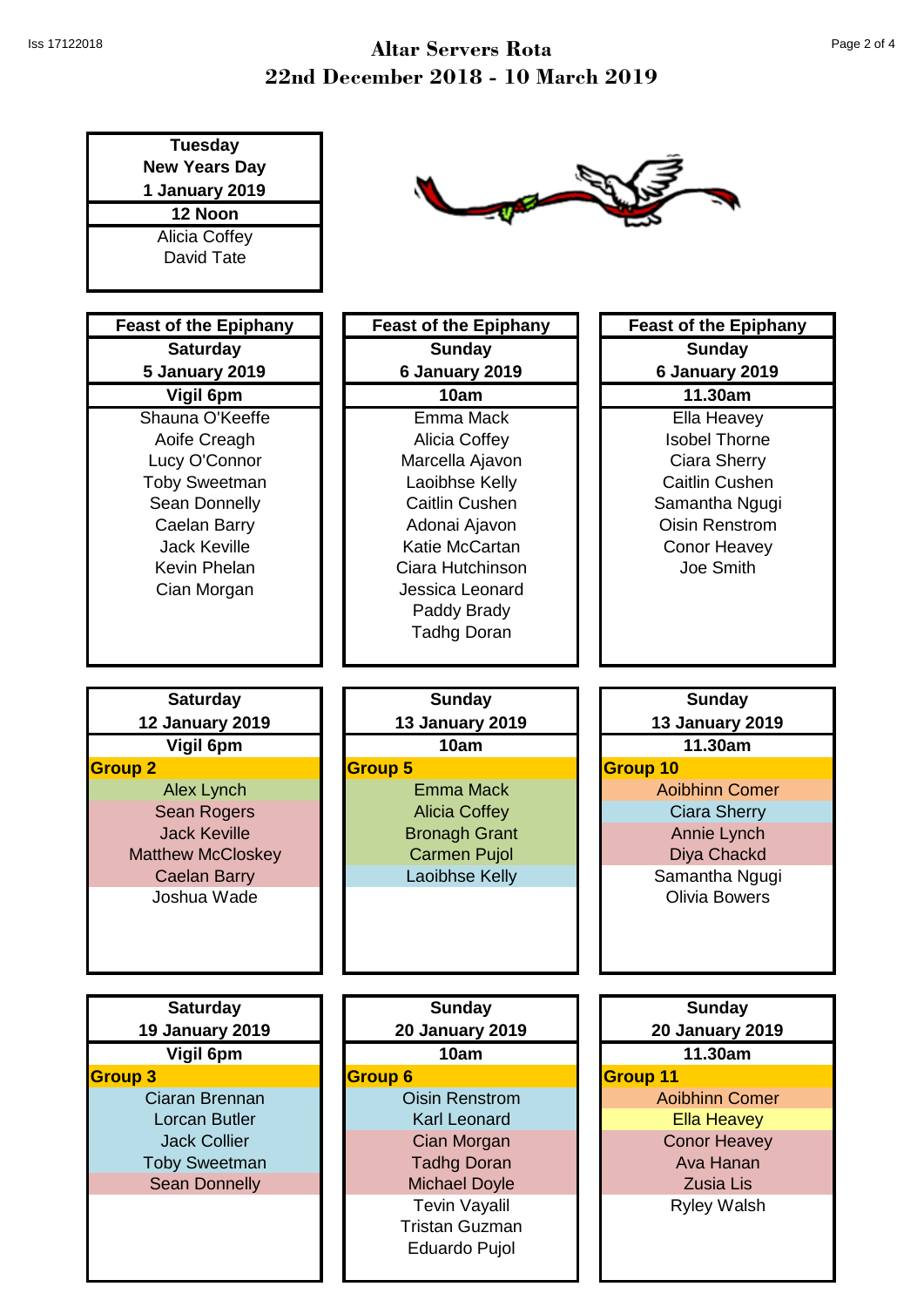| <b>Saturday</b><br>26 January 2019<br>Vigil 6pm<br><b>Group 4</b><br><b>Job Djondo</b><br><b>Keane Gaffrey</b><br><b>Kevin Phelan</b><br><b>Joe Smith</b><br><b>David Tate</b>                 | <b>Sunday</b><br>27 January 2019<br>10am<br><b>Group 7</b><br>Marcella Ajavon<br><b>Isobel Thorne</b><br>Adonai Ajavon<br><b>Holly McDonald</b>                                                                                                   | <b>Sunday</b><br>27 January 2019<br>11.30am<br><b>Group 12</b><br><b>Aoibhinn Comer</b><br><b>Shauna O'Keeffe</b><br>Jessica Leonard<br><b>Caitlin Cushen</b><br><b>Isla Wells</b>           |
|------------------------------------------------------------------------------------------------------------------------------------------------------------------------------------------------|---------------------------------------------------------------------------------------------------------------------------------------------------------------------------------------------------------------------------------------------------|----------------------------------------------------------------------------------------------------------------------------------------------------------------------------------------------|
| <b>Saturday</b><br>2 February 2019<br>Vigil 6pm<br><b>Group 1</b><br><b>Katie Collier</b><br><b>Jessica McCardle</b><br>Kayra Mbanefo<br>Eva Durbano O'Rourke<br>Lucy O'Connor                 | <b>Sunday</b><br>3 February 2019<br>10am<br><b>Group 8</b><br><b>Katie McCartan</b><br>Annie Hoa Conaghy<br><b>Alicia Moore</b><br><b>Blanka Malecka</b>                                                                                          | <b>Sunday</b><br>3 February 2019<br>11.30am<br>Group 10<br><b>Aoibhinn Comer</b><br><b>Ciara Sherry</b><br>Annie Lynch<br>Diya Chackd<br>Samantha Ngugi<br><b>Olivia Bowers</b>              |
| <b>Saturday</b><br>9 February 2019<br>Vigil 6pm<br><b>Group 2</b><br><b>Alex Lynch</b><br>Sean Rogers<br><b>Jack Keville</b><br><b>Matthew McCloskey</b><br><b>Caelan Barry</b><br>Joshua Wade | <b>Sunday</b><br>10 February 2019<br>10am<br><b>Group 9</b><br><b>Paddy Brady</b><br><b>Ted Malone</b><br><b>Pierce Dobson</b><br><b>Ciaran Grant</b><br>Aoife Creagh<br>Emma Malone<br>Ciara Hutchinson                                          | <b>Sunday</b><br>10 February 2019<br>11.30am<br><b>Group 11</b><br><b>Aoibhinn Comer</b><br><b>Ella Heavey</b><br><b>Conor Heavey</b><br>Ava Hanan<br><b>Zusia Lis</b><br><b>Ryley Walsh</b> |
| <b>Saturday</b><br><b>16 February 2019</b><br>Vigil 6pm<br><b>Group 3</b><br>Ciaran Brennan<br>Lorcan Butler<br><b>Jack Collier</b><br><b>Toby Sweetman</b><br><b>Sean Donnelly</b>            | <b>Sunday</b><br>17 February 2019<br>10am<br><b>Group 6</b><br><b>Oisin Renstrom</b><br><b>Karl Leonard</b><br>Cian Morgan<br><b>Tadhg Doran</b><br><b>Michael Doyle</b><br><b>Tevin Vayalil</b><br><b>Tristan Guzman</b><br><b>Eduardo Pujol</b> | <b>Sunday</b><br><b>17 February 2019</b><br>11.30am<br><b>Group 12</b><br><b>Aoibhinn Comer</b><br>Shauna O'Keeffe<br>Jessica Leonard<br><b>Caitlin Cushen</b><br><b>Isla Wells</b>          |